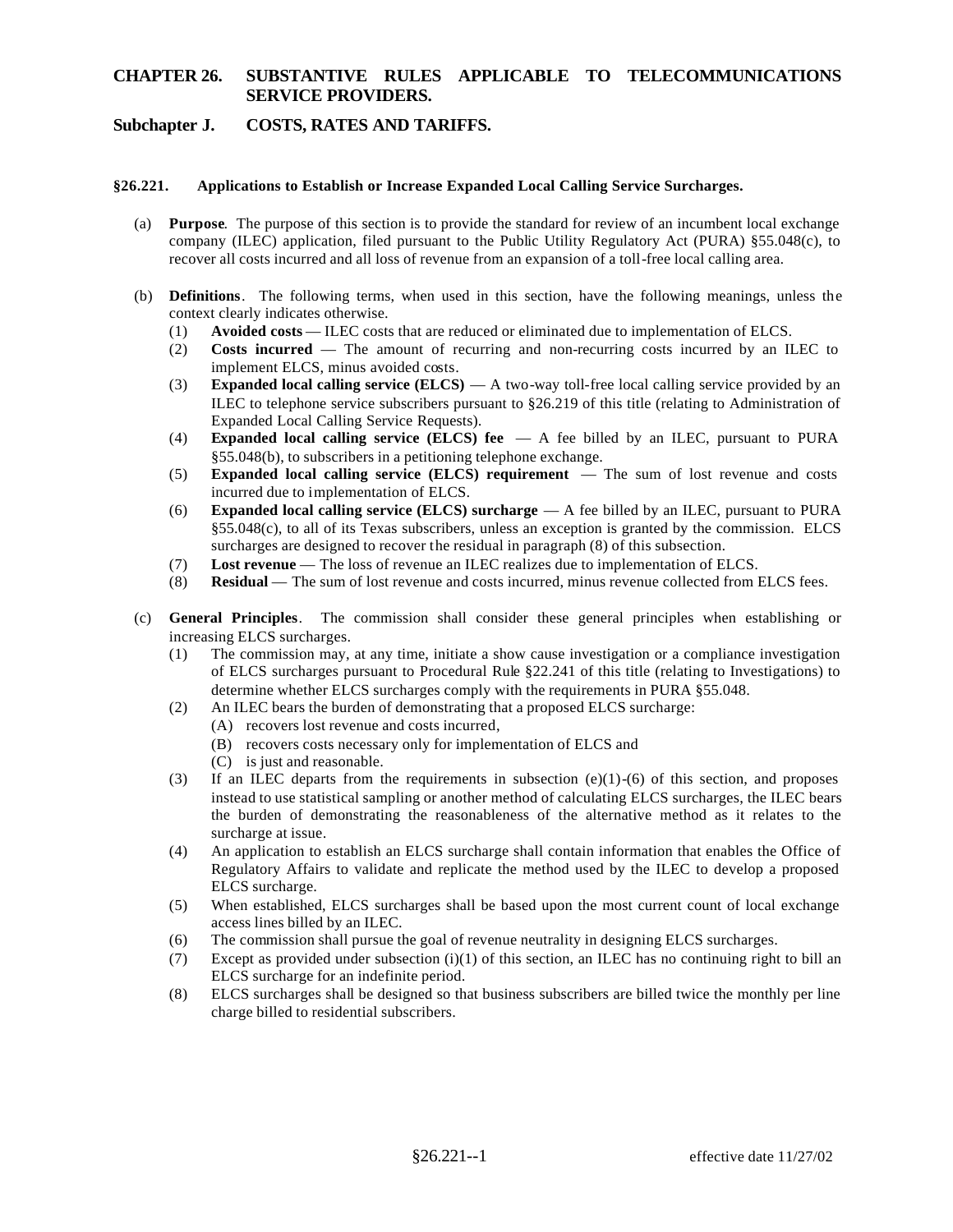# **Subchapter J. COSTS, RATES AND TARIFFS.**

- (d) **Confidentiality**. Before filing an application regarding an ELCS surcharge, an ILEC shall obtain agreement from the Office of Regulatory Affairs on a method for securing the confidentiality of information the ILEC deems confidential. An application filed pursuant to subsection (e) of this section shall not exclude information deemed confidential by the ILEC.
- (e) **Filing an application**. An application to establish or increase an ELCS surcharge shall be assigned a project number and a presiding officer shall be assigned to the project. An ILEC's application shall be reviewed administratively unless the presiding officer dockets the project. An application shall, at a minimum, include:
	- (1) twelve consecutive months of actual toll revenue data collected as near the ELCS implementation date as possible and, in no event, earlier than 18 months before the ELCS implementation date. Data provided by an ILEC shall show actual toll revenue billed by the ILEC for each direction of each pre-ELCS toll route for each of the 12 consecutive months collected;
	- (2) twelve consecutive months of actual access revenue data collected as near the ELCS imp lementation date as possible and, in no event, earlier than 18 months before the ELCS implementation date. Data provided by an ILEC shall show access revenue billed by the ILEC for each direction of each pre-ELCS access route for each of the 12 consecutive months collected;
	- (3) a calculation of the effect of any mechanism for pooling or settling revenue collected from and disbursed to telecommunications providers;
	- (4) copies of documents, such as invoices, work orders, receipts and lease agreements, that demonstrate the costs incurred by an ILEC to implement ELCS, with recurring costs and non-recurring costs separately identified for each pre-ELCS toll route;
	- (5) workpapers supporting all documents contained in the application, including but not limited to, the ILEC's development of factors, ratios, allocations, estimates, projections, averages and labor rates;
	- (6) a calculation of avoided costs;
	- (7) one or more tariff sheets reflecting the proposed rates;
	- (8) a request for exemption, if any, from one or more requirements in this subsection;
	- (9) a copy of the confidentiality agreement, if such an agreement is necessary, signed by a representative of the Office of Regulatory Affairs;
	- (10) the text of the proposed notice of an application to establish or increase ELCS surcharges; and
	- (11) the ILEC's preferred duration of applicability of the proposed ELCS surcharges among alternatives listed in subsection (i) of this section.

#### (f) **Administrative response to an application.**

surcharges. The ILEC shall arrange for publication of notice at least once each week for four (1) **Notice.** The presiding officer shall approve or modify the notice proposed under subsection (e)(10) of this section within 20 days after the filing of an application to establish or increase ELCS consecutive weeks, in newspapers having general circulation in each of the ILEC's affected telephone exchanges. Published notice shall identify the assigned project number, shall include the language in Procedural Rule  $\S22.51(a)(1)(F)$  of this title (relating to Notice for Public Utility Regulatory Act, Chapter 36, Subchapters C-E; Chapter 51, §51.009; and Chapter 53, Subchapters C-E, Proceedings) modified to reflect the appropriate intervention deadline, shall describe the application and shall be written in both English and Spanish. Notice shall be published within 40 days of the date the presiding officer files an order approving the notice format. The ILEC shall file an affidavit of completion of published notice within ten days following such completion. The presiding officer shall cause notice to be published in the *Texas Register* within 30 days of the date an order of approval of the notice format is filed. Additionally, the ILEC shall provide a copy of its application to the Office of Public Utility Counsel on the same day the application is filed with the commission's Filing Clerk.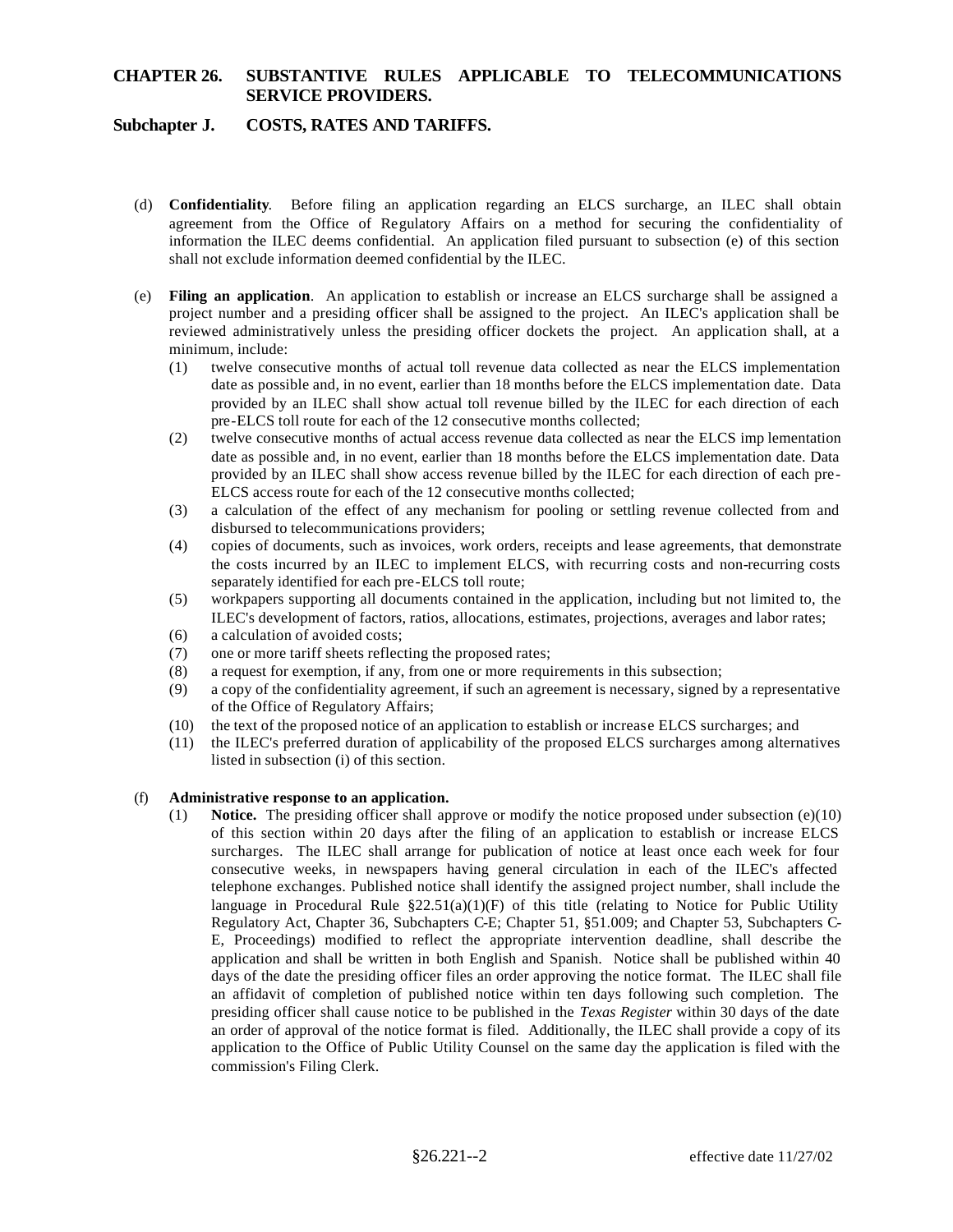# **Subchapter J. COSTS, RATES AND TARIFFS.**

#### **§26.221(f) continued**

- (2) **Intervention.** The intervention deadline shall be no sooner than ten days after the last date notice is published. On or before the intervention deadline, any interested person may file a request to intervene in the project. The presiding officer shall rule on a request to intervene, in accordance with Procedural Rule §22.103 of this title (relating to Standing to Intervene) within ten days from the date the request for intervention is filed with the commission's Filing Clerk. Intervention by an interested person does not by itself require that the project be docketed.
- (3) **Discovery.** Discovery may commence on the date the application is filed in accordance with the commission's Procedural Rules, Chapter 22, Subchapter H of this title (relating to Discovery Procedures).
- (4) **Interim surcharges.** Not more than 30 days after the intervention deadline, the presiding officer shall grant or deny, in whole or in part, a request for interim relief and may approve or modify a proposed interim ELC surcharge in accordance with Procedural Rule §22.125 of this title (relating to Interim Relief).
- (5) **Sufficiency review and requests for exemption**. Within 30 days after the filing of an ILEC application, the Office of Regulatory Affairs shall file comments on the sufficiency of the application and on any request for exemption filed by the ILEC under subsection  $(e)(8)$  of this section. Not more than 30 days after the Office of Regulatory Affairs' comments are filed, the ILEC shall file a response and may amend or supplement its application. Not more than ten days after the ILEC's response is filed, the Office of Regulatory Affairs shall file a recommendation to the presiding officer addressing whether the application is sufficient and whether any requests for exemption should be granted.
- (6) **Docketing.** If the Office of Regulatory Affairs or any intervenor files, within 30 days after the intervention deadline, a request to docket the project, the presiding officer shall docket the project. Upon docketing, the presiding officer shall ascertain whether the parties prefer to pursue settlement negotiations or alternative dispute resolution. If so, the presiding officer shall abate the docket for a reasonable period. If the parties prefer to establish a procedural schedule, the presiding officer may refer the docket to the State Office of Administrative Hearings or may take other appropriate action. If neither the Office of Regulatory Affairs nor an intervenor requests docketing, the presiding officer shall administratively approve or modify the application within 40 days after the intervention deadline.
- (g) **Calculation of initial ELCS surcharges**. An initial ELCS surcharge shall be calculated using the formula described in this subsection unless the presiding officer, for good cause, modifies the formula.
	- (1) **Numerator.** First, sum the lost revenues and costs incurred to determine the ILEC's annual ELCS requirement. Second, use the most current count of access lines to calculate the amount of ELCS fee revenue received annually by the ILEC. Subtract the annual ELCS fee revenue from the annual ELCS requirement. The result is the annual residual. Third, divide the annual residual by 12 to obtain the monthly residual, the numerator.
	- (2) **Denominator.** First, obtain the most current count of residential and business lines served by the ILEC in Texas. Second, multiply the number of business lines by two. Third, add the doubled business lines to the number of residential lines. This total is the denominator.
	- (3) **ELCS surcharge formula**. Divide the numerator in paragraph (1) of this subsection by the denominator in paragraph (2) of this subsection to obtain the monthly ELCS surcharge per residential line. Multiply the monthly ELCS surcharge per residential line by two to obtain the monthly ELCS surcharge per business line. Round ELCS surcharges up or down to the nearest penny.